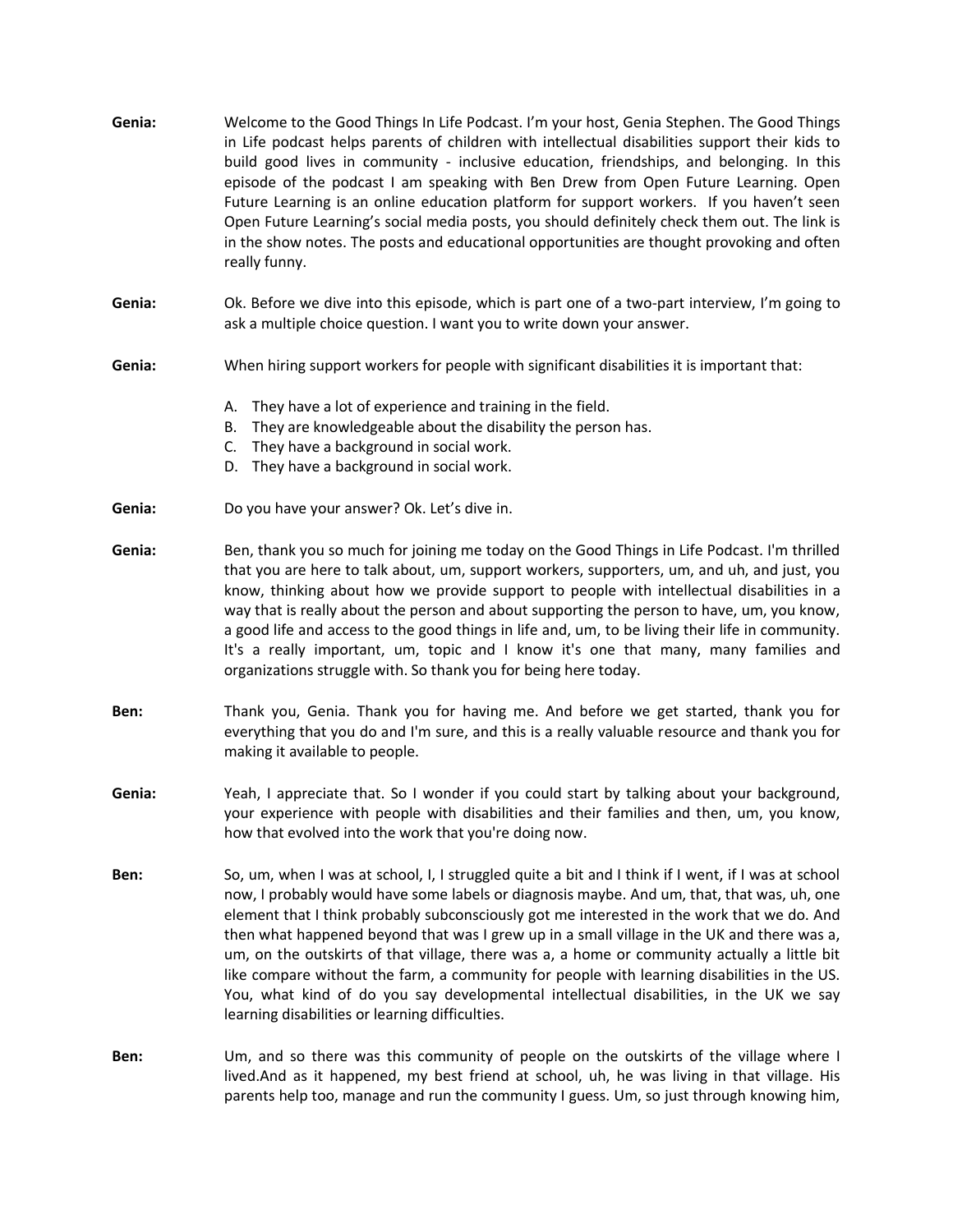I was spending a lot of time around people with, with developmental disabilities and getting to know them without really ever thinking or really knowing that I had a disability. I knew, I guess I didn't at some stage I must have figured it out, you know, but it wasn't ever, um, it was never really a big deal. In fact, there was just a great thing that there was all these guys that you could play soccer where then we are automatically a soccer team at the drop of a hat.

- **Ben:** And that was always fun, you know. And then what I would see was, you know, as I got older I'd see those occasionally they would come into the village to do their shopping. And um, I would see that my other friends who didn't know them reacted to them in a way, you're not going to see that. The way that I spoke about them and interacted with them was different. And sometimes, yeah, really disrespectful. Um, and I think not stayed with me as well. And then I ended up doing different things, you know, voluntary work and in the field. And working on a summer camp over here in the US.
- **Ben:** And then eventually just really lucky too, then my first job, um, as a support worker after finishing school at, um, at 18 was, um, working for this incredible guy in the UK who was a real lead, is a real leader in our work. And he, from that point, he really mentored me. Um, and for that, you know, I'm eternally grateful because I think that gave me this incredible start. And subsequently in a, since that time I, I went and trained as a learning disability nurse and I saw terrible things. But I think because I always had that initial grounding and perspective, I could see everything in a different light.
- **Ben:** And you know, managed to get through some really difficult experiences of working in places that weren't doing the right thing. And then eventually I ended up setting up my own organization in UK called Options where we help people to buy or rent their own homes, manage and control the support, some pay for their own support. Um, and, um, and then now, so about 11 years ago, I moved back to New York with my wife that was on a long term plan and seven years ago I established Open Future Learning. So that's, that's what I do now.
- **Genia:** And can you tell us a little bit about Open Future Learning?
- **Ben:** Sure. So we're an online learning resource, 100% dedicated to the field of developmental disabilities. Um, we, we try to actually help people to think beyond online learning, just being one person sat in front of a computer. Uh, that's definitely one way that you can digest our materials, whether you're on your phone or your tablet or your computer. But, um, we're also facilitating people to be able to learn in groups alongside the people that are supporting. Um, uh, and what we, what we're doing is we're collaborating with leading thinkers and advocates and families from all over the world and really helping to share their knowledge, their experiences, their stories, um, in a way that's financially efficient for learners and for organizations.
- **Genia:** And so Open Future Learning, um, the, there seems to be in the materials that I have seen both on social media and, um, on the website and the presentations, um, or the videos that I have seen, seems to have a particular philosophical, um, approach. You know, like this is, uh, these videos are not about like how to take care of somebody well. There's definitely, um, a different approach to supporting people with disabilities to live good lives in community. And I wonder if you could talk a little bit about, about kind of where the, um, where you're coming from. Of course you've cover many, many, many different topics in the different videos, um, but there's, there's clearly a, um, perspective that ties them all together.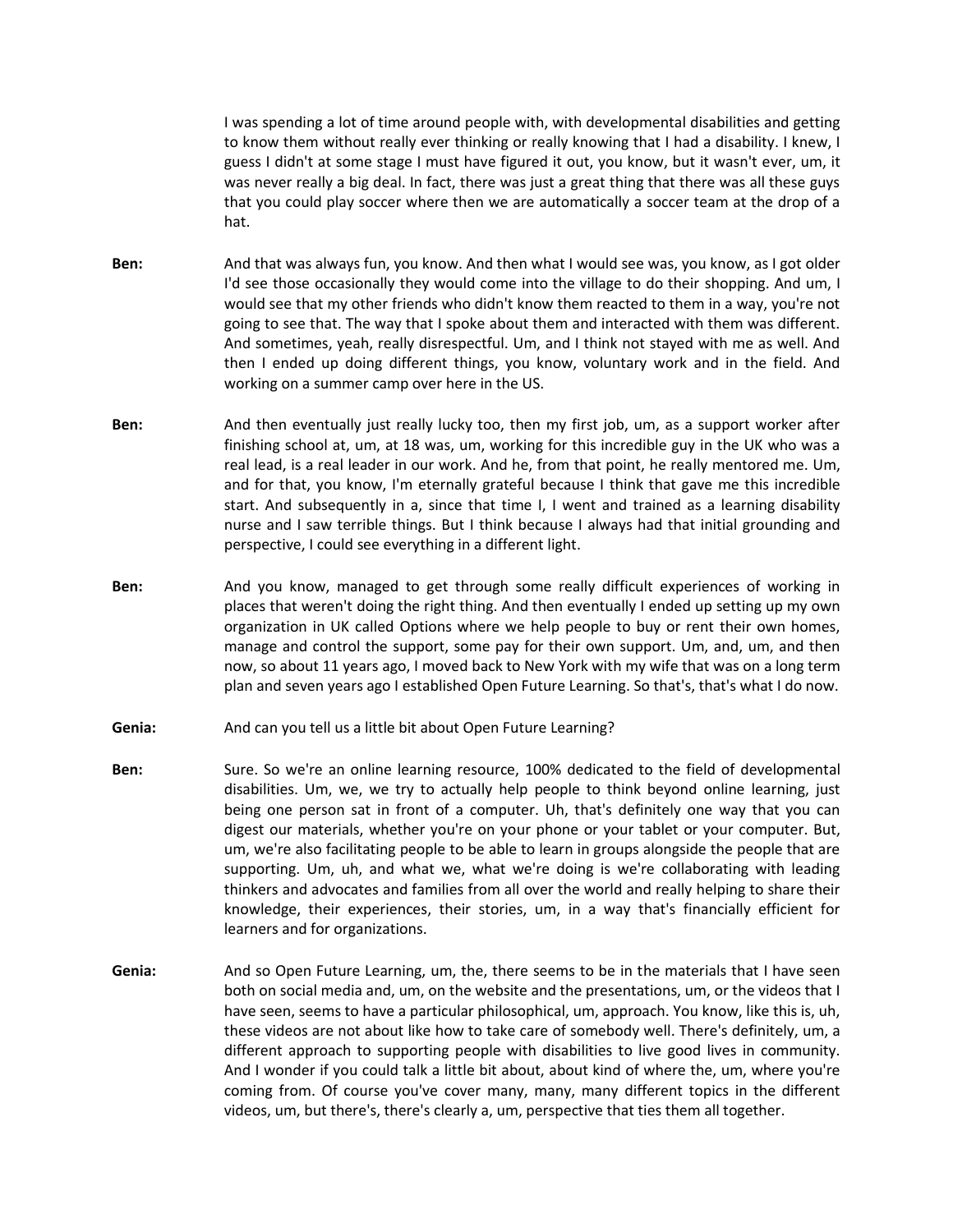- **Ben:** Yeah. I mean, we could probably talk for several days about this if we wanted to. Like, there's so much to it. Um, and I'm going to try not in this podcast. I'm going to try not to say the words person-centered and community too many times because I know that's like the, um, but yeah, I mean it's, there's so many pieces to what we do and to good support for people and the, the value, in a way we're a values-based resource. I think there's a little, well maybe you can think about. Um, what that means to people, I think it's quite hard sometimes to put your, your finger on and there's, you know, we can all use these, there's words that everybody uses, but the, the application of those words and what they really mean, that can change from person to person and from provider to provider.
- **Ben:** Um, and I do sometimes feel it's a little bit like fridge magnets, you know, you can kind of arrange them in a different order. Um, and that's kind of what you see in our industry. Everybody saying the same words in a different order and it kind of loses its effectiveness half to fall because you know, everybody's executing on them in the same way. But, um, I mean, yeah, when we think about good support, there's, it's a, it's like a jigsaw puzzle. There's, there's a thousand pieces to it. What makes a good life for somebody? And that's what we're trying to, um, extricate, I'm thinking that word. Um, that's what we're trying to refine and um, communicate with it through our other source. Um, um, you know, we can go into that if you would like.
- **Genia:** Yeah, I, yeah, I would like to, um, I just wanted to mention when you're talking about the avoiding the, uh, using words community and person-centered, there's one particular Open Future Learning social media posts that I really loved and it, there are several, but pertaining to this, it said something along the lines of if only, um, if only people's lives improved every time somebody said person-centered, you know, organizations use the term personcentered cause it really does get, um, everybody talks about it but not necessarily, you know, that doesn't necessarily translate into, um, effective supports for people, uh, or any actual person-centered kinds of approaches to supporting people to have good lives.
- **Genia:** One of the things that I think is sort of a thread that I see running through the resources that Open Future Learning provides is, um, is sort of this idea that, um, we just shouldn't get weirded out and confused and take a different approach and track when thinking about the lives of people with disabilities compared to thinking about the lives of people without disabilities. Like basically just don't mess it up in the first place by getting all weird about it, right? Like the kinds of things, the kinds of things that are, make a good life for people with disabilities are not different than the kinds of things that make a good life for anybody else.
- **Ben:** I was just thinking about this this morning, knowing I'm going to be talking to you and figuring that you would probably want to be talking about great support and what that means to people and it's kind of interesting when you muddle over these words and concepts and ideas in your head and then you think about what makes sense. You know, I was thinking about the two things, like what do people want in a support person? Um, and then how do we think about the people we support?
- **Ben:** And how do families and providers need to be working with those support staff? And how do they need to be supporting that kid and the people that are supporting? I mean, these concepts, they're not, it's not like some kind of magical formula. Um, it's like what makes sense to you and your life, you know? Um, if we all the same words and theories and approaches that we use about the people we support, if we also applied those to the people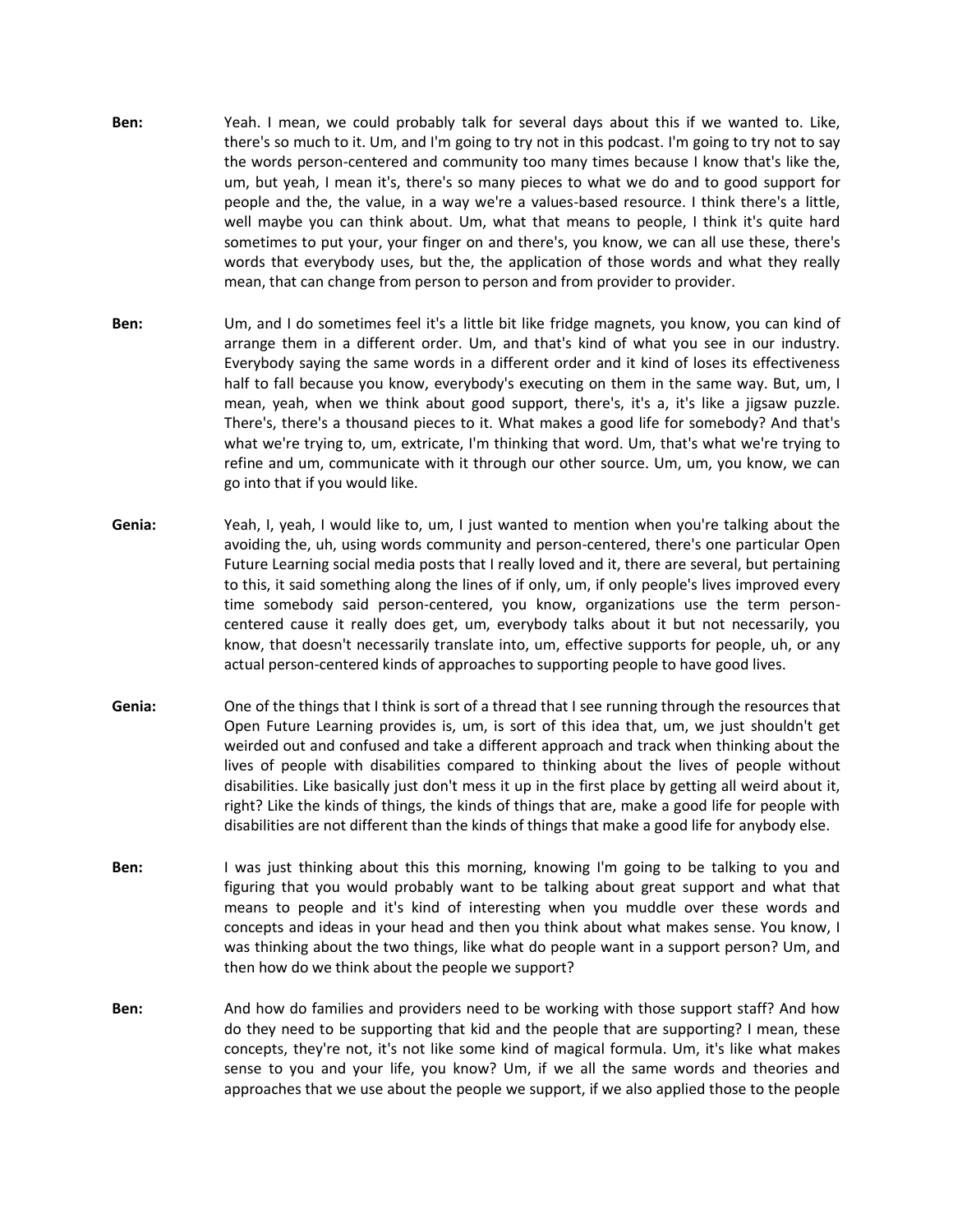who are doing the work, we would really be doing a fantastic job of supporting those people and facilitate what they do.

**Genia:** Can you tell me a little bit more about that? I'm not sure I understand what you mean.

- **Ben:** Well, you know, we want to be person-centered [inaudible]. That's a little counter for how many times we want to be person-centered with, um, the people that we're supporting. We spend a lot of time. Yeah, I'm thinking about the approaches and ways to think and plan. Well, same with families. We should be thinking about every person in that family in a person-centered way. I mean we have person-centered planning for the people we support. Um, but for support staff we should be helping to think about the support staff person in a person-centered way as well. What's going, you know, what are their needs and wishes? And what's going on in their life? And are we accommodating them in the right way?
- **Ben:** I've seen it before, you get support staff person who's burnt out and they're struggling to make it through the week and nobody's sat down with them to say, um, you know, what could we do to make your life easier? And I remember when I was chatting to David Pitonyak, he was telling me this story about a lady who, I think she was consistently late to her, to her, the shift that she was supposed to be doing in a home and she'd been written up for, um, she was kind of begrudged by the other staff members who had to wait until she got there, until she could leave. It turned out and that she's trying to drop her kid off at daycare and then she's using public transport to rush through the city to get to the job.
- **Ben:** And if all that she needed was a slightly different schedule and she just needed an understanding that she was, couldn't start the shift at the time that they wanted to have to start that shift. And um, and on Thursday nights, her son had soccer practice and that was really important to her that she was able to help us some to be able to go to soccer practice. And if we can kind of learn and understand the needs of the support person as well as we do the person who's receiving the support, everybody's going to win. We're going to have, I think they're just going to be happier and more satisfied in their lives. It's, um, in the same way that we, we talk a lot about listening to, um, the people that we're supporting. We need to be listening to everybody. I would suppose that.
- **Genia:** Yeah. Yeah, that makes sense.
- **Ben:** Um, in the same way that we need to be present when we're supporting people, we need to be present when we're interacting with families. And so all of these approaches, um, in a device to fail, dignity of risk, same for support staff, great organizations that support staff, be vulnerable, make mistakes, mess things up, you know. Um, they let that staff have that dignity, that and understand that they will, they're human and nothing's ever going to be perfect. Organizations that are doing the opposite of that gives a staff for the mornings when they make a matter, um, bring them in for supervision when something goes wrong in the community. Supervision in a good way. Um, so all of these concepts and approaches, they, it's just, it's interesting. Like very often when we film and record with leading thinkers in the field and I have, uh, film makers, they with me and audio people who had know nothing about our work that come out and go, "You know what, that's just incredible advice for life."

**Genia:** Right. Yeah.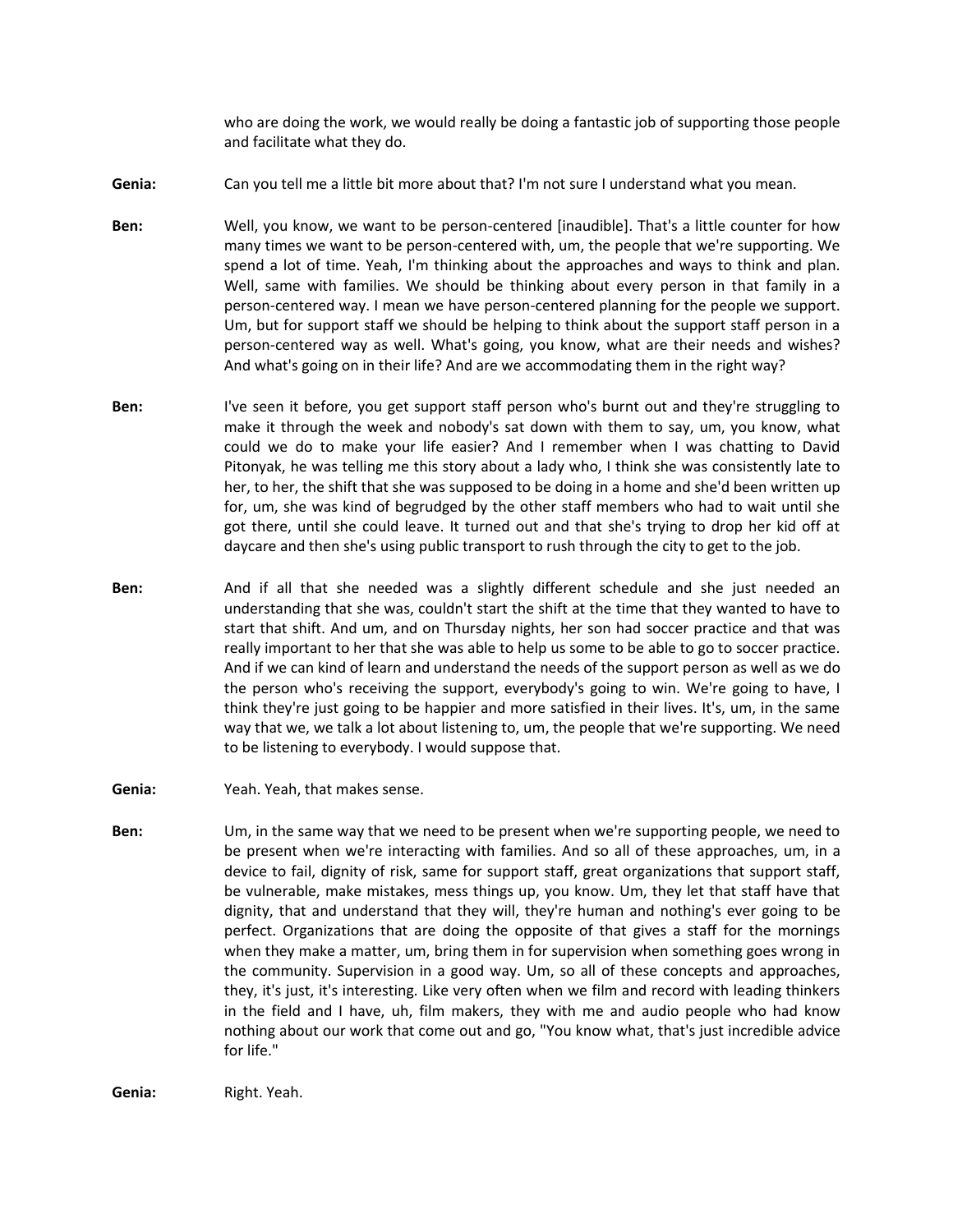- **Ben:** [inaudible] so much from this in terms of just how I interact with my family, how I engage with my children, how I support my friends. So it's, I think sometimes we get a little bit lost in our kind of service line bubble and think that this is, it's all about the people we support and it doesn't, it's just, it's good for life. A lot of what we talk about, it doesn't matter who you're interacting with.
- **Genia:** Right. Yeah. I think that's, I think that makes a lot of sense. And I, um, I think the good advice for life is a really great filter as well for figuring out are we, are we doing something that's weird service line bubble stuff ?or is this probably, you know, a solid core idea or principle, you know?
- **Ben:** The stuff we get hung up on when I talked to my friends about it, who know nothing about our work, they just can't wrap their heads around it. Like, why is this so complicated? It doesn't makes common sense to anybody who's not involved in our work. Um, you know, we, we talk about, you know, see the gifts. Well, we've got to see the gifts in everybody, like that was great organizations and families see the gifts in the people who are coming in to do the job as well as the people that are supporting.
- **Genia:** Yeah. Yeah. And what you're saying about, you know, seeing the gifts and about um, being person-centered, both those things really I think contribute to helping to, to an understanding of sort of interest-based supports. So the, what I see a lot of, so most of my audience is younger families, right? So there are probably, um, few, fewer people in my audience are going to be, um, have a lot of experience with like group homes or agency related kinds of, of issues. They're, um, you know, experiencing medical, um, model issues, school system issues.
- **Genia:** Like those are the major systems that are um, involved. And one of the things that happens an awful lot is that when people are looking for supporters, they are often recruiting through a disability lens or a medical model lens for people who have, um, some background or knowledge with some sort of like service, kind of. Like what they have to offer is the servicey stuff. But you might get, you know, some middle-aged woman, um, who is a lovely, you know, a lovely human with um, you know, an education background, um, hired to support a kid whose primary interest is like basketball.
- **Ben:** [inaudible] I mean when I was running, uh, Options in Bristol, from the very beginning and we had an incredible opportunity to start an organization with nobody. It was just me. So if I say we, that's me. I had incredible opportunity to start one person at a time. And I know this is kind of service line stuff because it's, this isn't the world that families are living in, they're not running organizations and then maybe not even interacting with service providers yet. But this applies to, you know, when they think about how they involve people in the crowd that the children. So how does some kind of opportunity to start from scratch? And one thing I knew I could not do and wasn't going to work, and I, I did try a couple of times and it really didn't work, was to recruit people who had any kind of experience in a field from the very beginning, really, purposely set out to recruit people with no experience because it's, I'm not going to say it's impossible, but it's very difficult to separate yourself from that experience and that perspective that you have once you've developed it.
- **Ben:** And so, and that is a frightening concept for a lot of people. Um, social services when they were commissioning our services and we what supported some quite complex people. I mean in terms of their behavior and other things, um, the social services, they would say,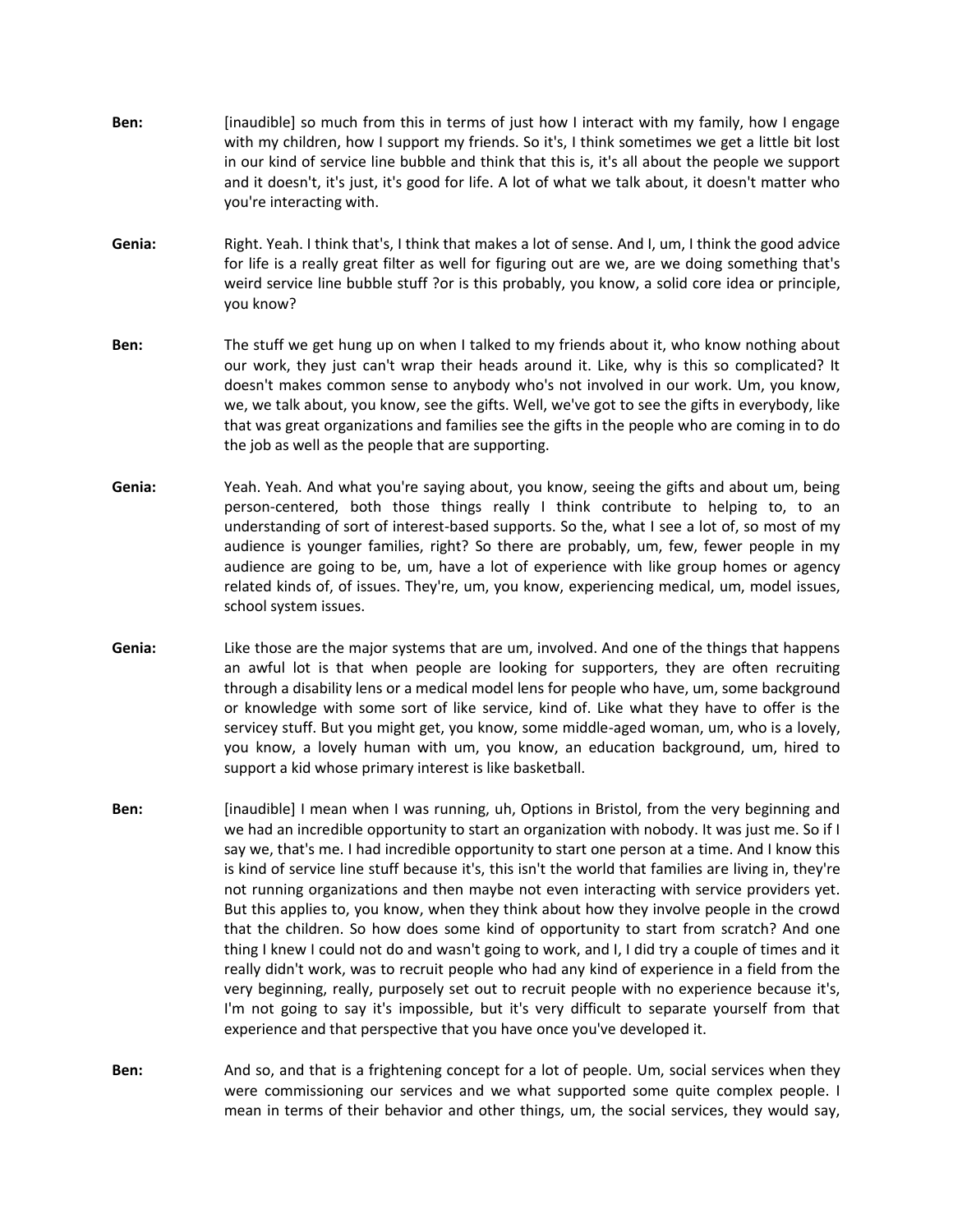right, we have a referral for you and we just want to make sure that people that are going to be supporting this place and they're going to have experience, right. And I, we need people do your team here. They need to be, people have to wrap around this person. They need to have a lot of experience in doing this kind of work or supporting people with these kinds of needs. And I would just kind of nod my head then recruit, work on helping that person to recruit people who I had no experience because it always worked. But, and then we could.

- **Ben:** And then what happened is you create this culture, the, initially we're providing a lot [inaudible] a lot of input and really intensive training. And, um, spending a lot of time with people about how they thought about their work and how they can think about the lives of the people that are supporting and the work that they do. And then an interesting thing happened was I noticed at some point, um, we still did that. But then at some point you develop this culture and everybody just starts, you have people join your organization and within a matter of days they're using all of the same words that everybody else uses. Because as humans, we're social. We're like sheep. You know, it just, you become the around you. And that was, that was an incredible thing to see people be like that. So I think for families, you want to try and replicate that and be what you want to see in the people who are supporting their kids. And it's your job to be that, like the culture that you, as it were. They're still, culture is still relevant I think even though you're not a support provider, I think it's still kind of develop.
- **Genia:** Absolutely. Yup.
- **Ben:** So in terms of how you think about your son and your daughter and how you want other people to think about them and you communicate that just in everything you say and do [inaudible] you find out the people assuming they don't have the preconceived ideas about how they're supposed to do the job and what it means to be supporting people, I think they just, they just would develop that, you know. But sometimes without even needing to physically kind of tell them, this is who I want and how I want you to support our son.
- **Genia:** Yeah. Yeah. I think that that, I think you're absolutely right that families do need to be, um, conscious of, of the culture that they're creating. And one was small example of that is, um, you know, how you talk about the position, like the support position and how you talk about what it is that the person who requires support needs. So, you know, for example, you can talk about what the person needs in the way of like custodial care or in the, you know, interventions or the, the therapies or in what they can't do. Or you can talk about the need in, um, in the context of, you know, the person's, um, roles, you know.
- **Genia:** So for example, um, you know, my son, Will, need some help in order to be able to connect with his friends at the skate park is very different than, you know, the kinds of, like if we talked about all the steps that were required in, in assertive, like micro custodial kind of way. And it frames also, I think, um, not just how people see their position and how they see what it means to be good support, but it also just frames whether or not they see the person as primarily a person or as primarily a service recipient.
- **Ben:** And it's, but it's tough though. I mean, it's so tough because I'm in the life of a family who live in our community here and they, their son has autism and he's just started self-directing some of his own services. He's, he's 10 years old, I think. Um, and I'm, so I'm in his circle of support and we, I went to his folks meeting. Um, there's, you know, a number of other professionals there and bear in mind these people have already spent some considerable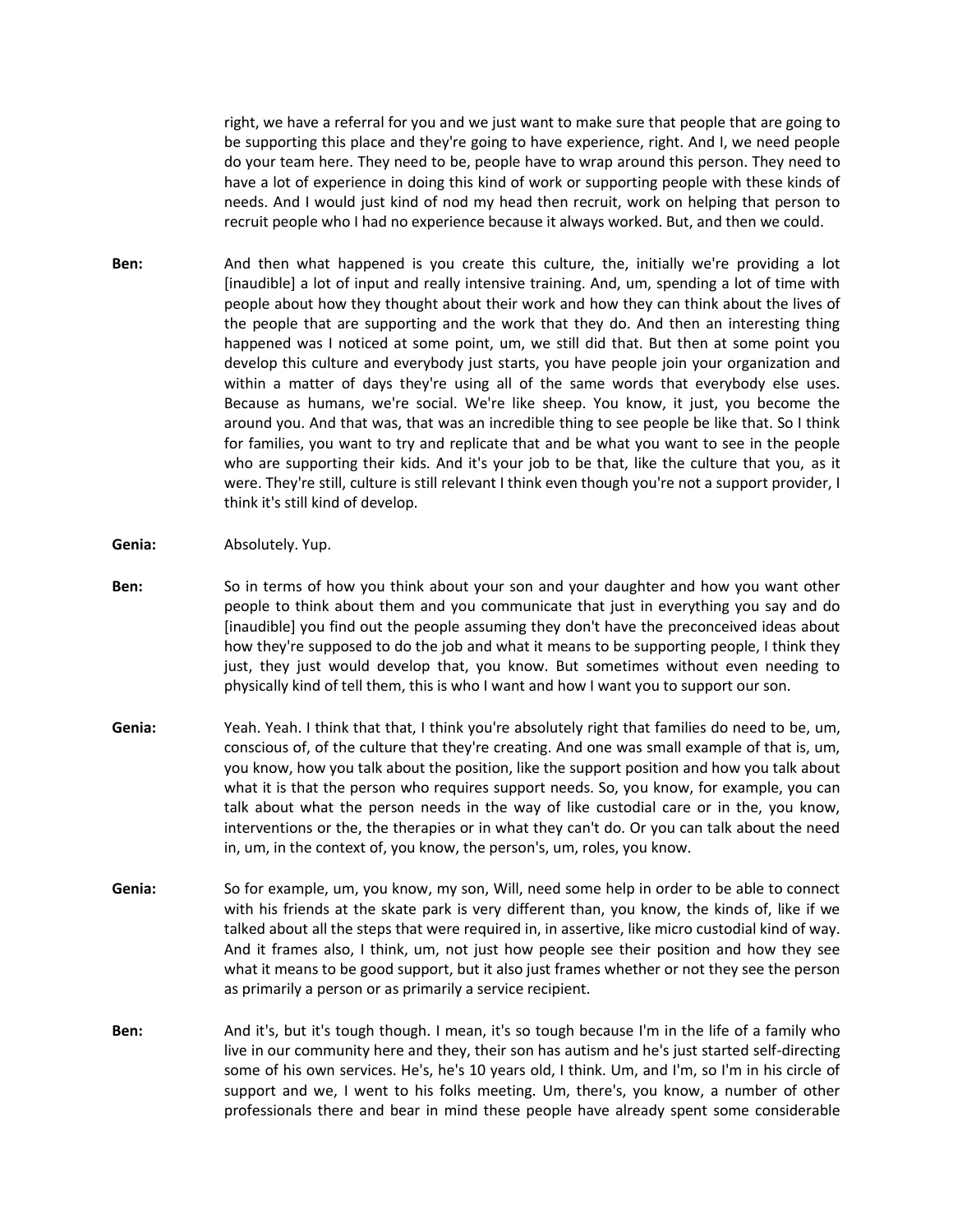amount of time into acting with the family and uh, that's on prior to this. And they have their own, they come with their own cultures at way. When they come into your home and they're using all these terms and um, already just the way that they think and refer to this family's son pushes in the opposite direction.

- **Ben:** It's very easy, I think as a family, even if you already kind of have in your mind that those values and what you would want to see for your son in terms of gifts and capacities. And you could be quite strong on that, but it'd be quite easy to be pushed into the other direction. Even when we're talking about self-direction and a circle of support, um, on a circle meeting and they, I'm goint to say like they came to the circle meeting. This is, we've got a broker, we've got the [inaudible], I don't even know what half these in at the service coordinator and it's called people and things like that. And but they'll, but different time. Really. This is now things are changing in the disability landscape, but these people are 40, 50, 60 years old and they're still using even though they're working now in a different framework.
- **Ben:** And what it seems quite exciting, 11 year old kid who's directing his own support and [inaudible] life in a circle of support seems like an incredibly progressive thing. And then you have these people, they come in and we spend a great deal of time talking about what this young man wanted in his life and how people, maybe paid support people could help him to facilitate and achieve those things and his dreams and his goals. And at the second meeting, and I already noticed that the first meeting, that language was not in keeping with some of the things they were communicating, while in keeping with the progressive nature of the meeting. And then at the second meeting they arrived with what we've written out the, we've got all the paperwork here that the state needs and we just want to go through what we've got and just everybody agree on where we are with this.
- **Ben:** And they were using words like, uh, habilitation and community integration. Um, you know, you just go through the, the fridge magnet list of, um, words [inaudible] and use in our field. And you know, I had to stop them at some point and say, "Hold on. You know, the person we are meeting with is 11 years old and regardless of his age, first of all, you're using words that I don't even entirely know what they mean. And I've been working this [inaudible] for like over 20 years and know, if you know, the expectation that families, you know, you could see how companies would start taking on this. It's not using these words. And just, um, you know, rather than just saying, um, this person, what it helped to be able to get together with, with his friends and pursue his interests in music or whatever it might be, not talking about, um, the language. It's just, it's just atrocious, you know? And they're stuck in that. And I actually say, well, I did, as I said, "How about we rewrite this and we use plain language and words that this boy is going to understand and the family's going to understand that everybody can use." And they said, "Well, hold on. But that's just not how we do it. I had to stay right and understand what you mean." And I said, if an 11 year old can get that, I think the state is going to be [inaudible]
- Genia: Surely, yeah. Surely we can. Yeah. Yeah.

**Ben:** But that's not [inaudible].

**Genia:** And if we're going to influence change, if we're going to influence change by making somebody adapt to a different language that comes from a different culture, best to make the state stretch to adapt to a different framework and a different uh, direction.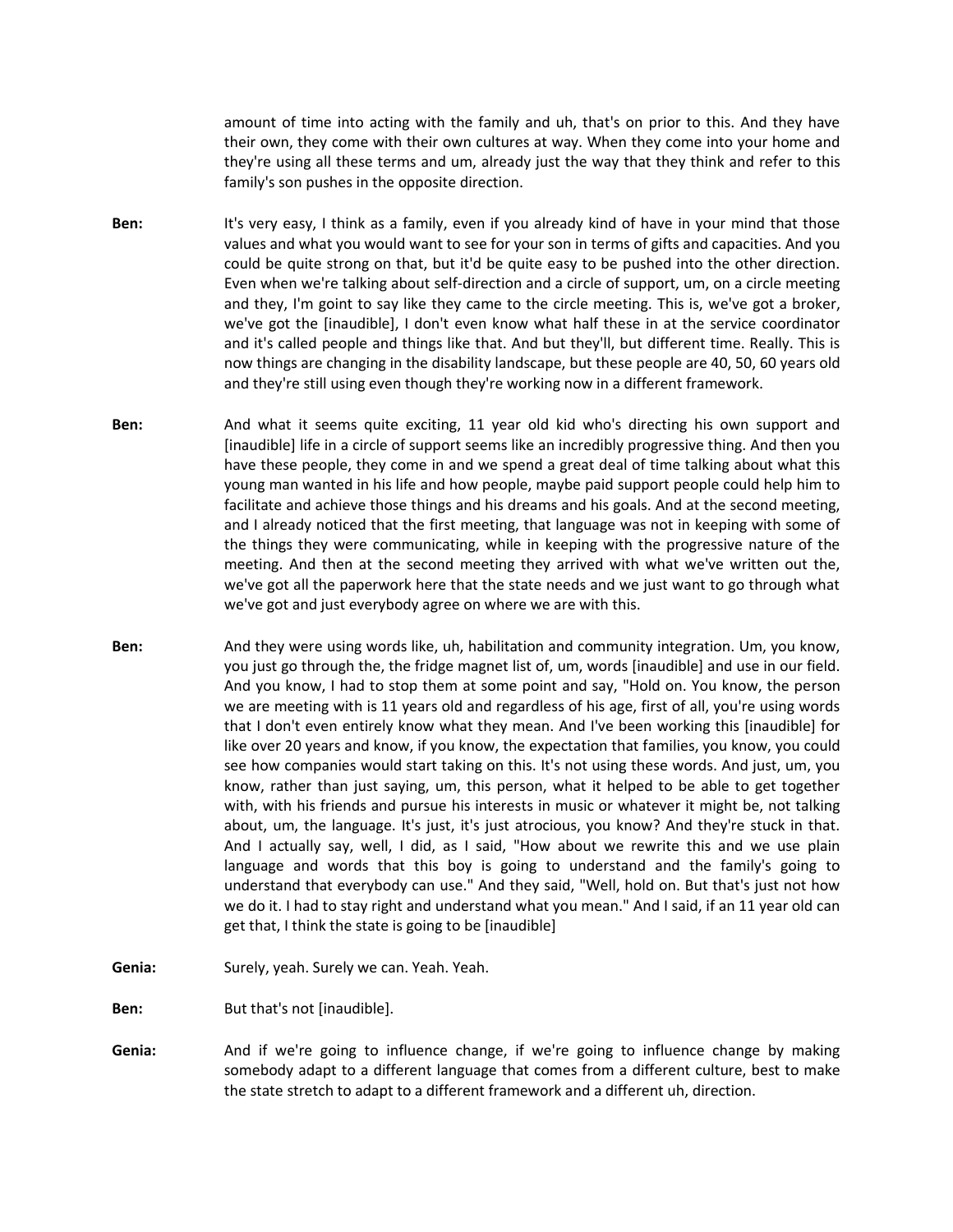- **Ben:** [inaudible], you know, then they're going to work on finding people who can support him or that kind of, it was all, um, that's fantastic that you could see how quite easily, if you didn't continually, uh, recenter yourself, you could end up communicating the needs of your son in a different way to those people who come in the door and using a different form of language that is system-based, that is medical, that isn't focused on [inaudible] capacities, that looks, and then well, that ultimately is going to affect the kind of support that that person gets.
- **Genia:** Yeah.
- **Ben:** And it's back to that, like the thousand piece puzzle. I think we've got to try and get like every piece right. And this is something I really focused on when I was running Options in the UK was every single piece of this puzzle matters. We can't let up on a single piece. So the wording of the advert, the way that, um, if we're going to put an advert in a newspaper, the way that's worded, every word in that really matters. The way that, that very first communication with the person,
- **Ben:** Um, every step in that process from them hearing about there's this opportunity to be in somebody's life, to them actually doing that. That all really matters. And we shouldn't, it seemed like I could just see this incredible opportunity with this 11 year old boy who's going to get wasted because we were, well at the very first step in his life was then, you know, starting to get services. I'm already going down this, this rat hole of, um, words and, um, ways of identifying him and what he needs and it's like, which is just completely contrary to what would, what it could be. Um, so I could see, I see the challenges for families.
- **Genia:** Yeah. I think that the, well yeah, I have so many thoughts about this. I agree with you that it's a massive challenge to families and it's, um, and it's, it starts before families have even a chance to consider that it's happening. You know, like the, because they, they, when things initially, whether it's a sort of diagnosis at birth or, um, you know, a health issue or it's a developmental issue that, that comes up and, and appears over time. Um, the language and the, the weirdness lens immediately comes into effect. And you're talking about the puzzle, like the, all the thousand pieces of the puzzle have to be attended to and done right. And, and I, I agree with you, but I also think one of the things I've been thinking about a lot lately is just don't mess it up in the first place.
- **Genia:** You know, like if we can just help people, help families to not, um, this is sort of like, this is aspirational, not, not practical. But if we can just help families to not change their perception of what their kids, who their kids are and what their kids need, and we're really just, um, working in service of figuring out how to get there, then it avoids so much. But them, it is aspirational because as I said, families, it just comes right away. You know? So one of the things that I've noticed, I'm, I'm a midwife. Um, and so I'm dealing with a lot of families that in the very beginning of their journey and even before, um, you kno., And you know, I'm involved with lots of families that have had kids in the, um, neonatal intensive care unit. Right from word 'Go", families are being told that their, their kids and their kids' lives are somehow fundamentally different, um, and almost alien.
- **Genia:** And then it just, that just opens the door then for all these other messages to land at, land and be absorbed. And I'm really hoping, one of the big reasons why I started Good Things in Life is because I wanted to have, um, create a space where people could be coming together around a shared vision of a good life for their kids as opposed to a place where people are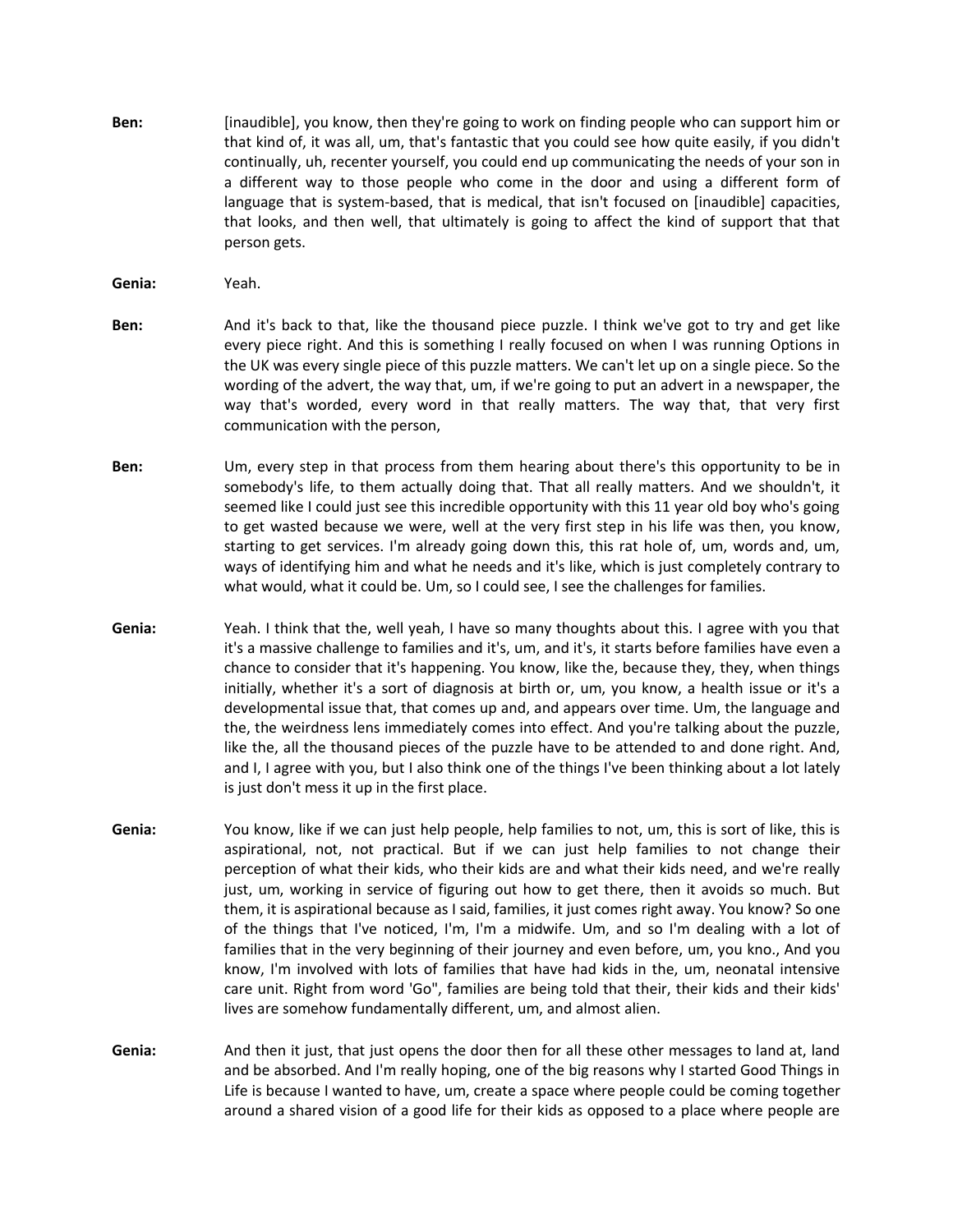coming together around, you know, a shared diagnosis or treatment modality or that kind of thing. Because I think it's frames the conversations. And, um, what you were saying about having, um, but the, the family is sitting in this room and surrounded by these 10 service providers who are framing this conversation and it's shifting. Um, I think it's really important and valuable for families to have a place to gather with other people where the conversation gets recentered around just life.

- **Ben:** Yeah. Well, it's all, it's all about balance, isn't it? Um, so I think when perspective, so we've got to be able to have that.
- **Genia:** Yeah.
- **Ben:** Yeah. It's easy to lose that, I think.
- **Genia:** Yeah. Yeah. And it's not that the conversation about, it's not that, I don't think either one of us are saying that, um, there's never a place for a conversation about habilitation. Like that's not the point is that it's totally invalid. But the domination of the conversations outside of sort of typical conversations about, you know, what kids, what kids need and what makes for a good life is a fundamentally shifts.
- **Ben:** Yeah. [inaudible] a little bit about how this is kind of trendy, uh, movement towards like, you know, the label. You know, you heard people are sort of afraid to like label and MSL disregarding it in the same breath. You see this lot from providers literally. Like, sometimes you'll see the, on their website like a liitle, a days are like scrubbing out the dis, you know?
- **Genia:** Right. Yeah.
- **Ben:** All we want to think about is your abilities, well, it's still, it just comes back to balance again. We need to look at and understand both, um, as much time as we spend focusing on capacity and what people can do and who they are as people. We also need to remember that the disability, it's more than a label. It's not just uh
- **Genia:** Yeah, yeah. Yeah. I, yes.
- **Ben:** Um, it's, you know, there's a reason what it takes. What's the saying? Um, labeled jars not people will. They [inaudible] to me recently he said the reason there's a label on the jar is so we know what's inside. And when, you know, the label of autism communicates a hell of a lot and we put a, spend the time to know and understand what that means in somebody's life. And it's the same, although I will, you know, I will say about them people are given labels that have very little meaning and people are labeled with things like challenging behavior or that's a different thing. But you know, when somebody has a disability, we need to spend time to get to know what that disability is, what it means, what it doesn't mean, and the person themselves should be supported to develop that understanding as well. Um, that, that's important that we, we don't just disregard it.
- **Genia:** Yeah, I totally agree with you and I hope I wasn't implying that. I think that conversations need to ignore the reality of, of disability. Um, the, um, yeah, I don't think that at all. I do think that we are, we are, I think that the sort of like labeled jars not people and the scrubbing out of the disability, the dis when we're talking about disability and those kinds of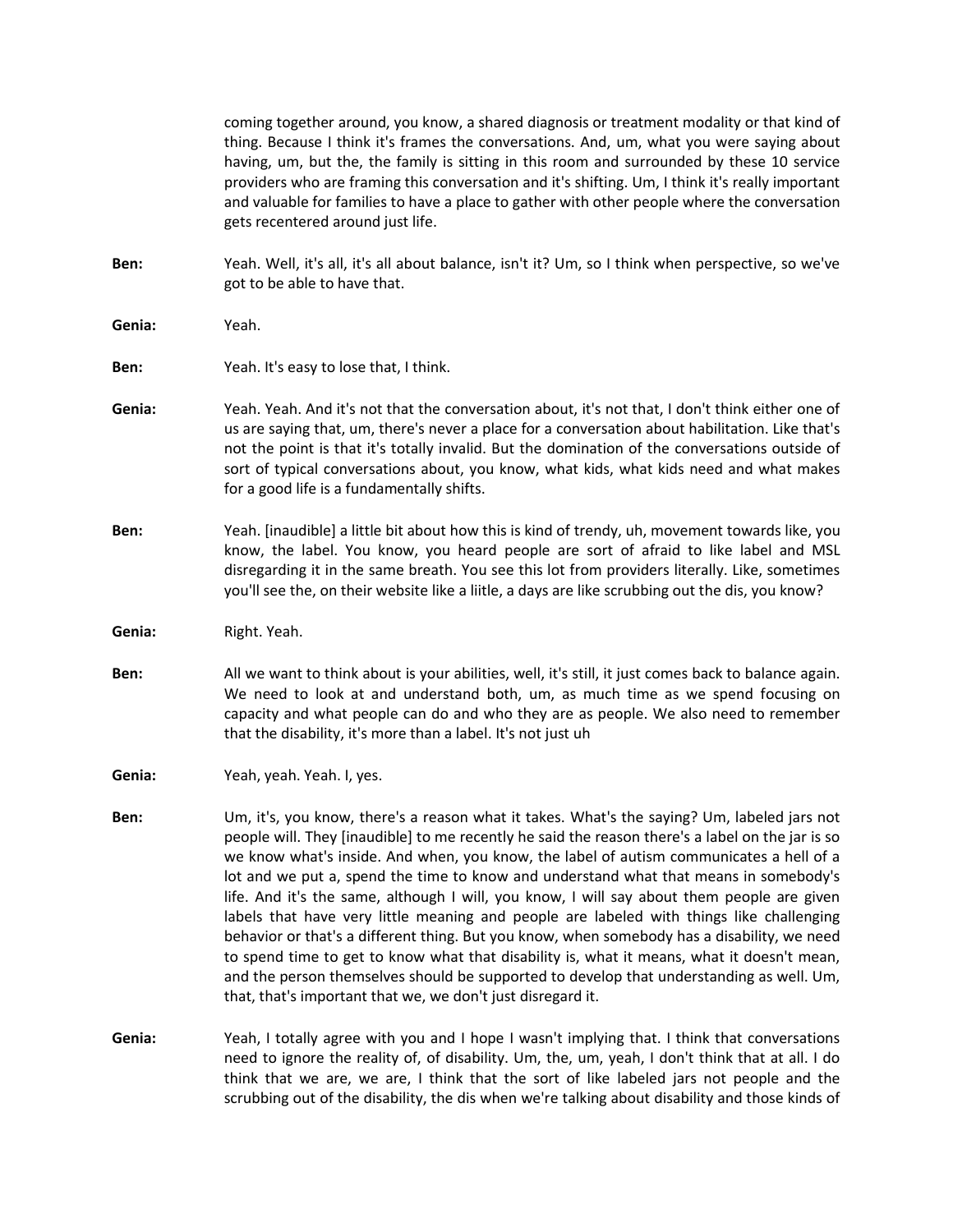movements. It's almost like a pendulum swing in the opposite direction in an effort to, um, to uh, deal with the, the problem of being so impairment focused that you lose sight of a whole person.

- **Ben:** We do that all the time. And uh, if you look at our work as a kind of an industry, um, I have more of a service provider lens. I think we do that all the time. We, we sort of, um, figured out one thing's bad and then [inaudible] a hundred miles an hour and it's like, um, we connect back to that word again, balance. Like we can, you know, we can, we can still consider it. Like it's very often people just want to, when they think about how people live in the community, and specifically I'm thinking now about housing. People just want, they want all the supposed specifically professionals I think in our work. They just want just give me one thing that I can hang on to and that is the right answer. And it doesn't work like that.
- **Genia:** No it doesn't.
- **Ben:** And it's the same with so many things that we've, what we do. People want something they can kind of cling on to and just this is the right way of doing things and this is what we have to be doing and everything else is bad and wrong. And it's just not like that. It's, we can look at everything in, in a balance. Right. I think, I think we kind of screw around with people's lives a little bit because we spent so long, you know, as an example, we spent so long, for so long people were segregated and institutionalized. And then we kind of went in completely the opposite direction. Like, you know, you almost like people with disabilities aren't allowed to hang out together and spend time together. [inaudible], like you said, the pendulum, we spend so hard in the other direction that now, um, there's some professionals and service providers that almost like telling people that your disability isn't valued and you shouldn't be spending time with other people with disabilities.
- **Ben:** And it just comes back to that balance of we, it's kind of interesting, like I was looking at this, um, and I hadn't thought about, I haven't totally thought this through yet, but I did just look at the other day. There's a diagram that's quite possibly, quite popular on social media rights, segregation and there's all these little dots and they're circled people with disabilities on the outside. There's integration whether on the inside, but that's still a little circle. And then there's inclusion and people with disabilities are everywhere. And that is, that is kind of seems that was ultimately where you want to be heading to. But then we need to remember like within that little bubble where there's little dots everywhere and the people with disabilities are just included in the everywhere within that bubble, we still need to remember. And um, people with disabilities might want to self-segregate at times they might gather with other people with disabilities within that little bubble and self-segregate and that isn't an absolutely terrible thing for that to happen. So it's again, it's that balance thing. It's like I think people, they want to cling onto one thing and then I think I just worry about the harm that that does to people sometimes.
- **Genia:** I think that we, it, it's easy and it happens very frequently that people forget about the point. Like the, so for example, with the, um, moving away from, from segregation. Um, there's a, there's a couple of things there. One of the points was that that, that we were moving away from that being done to people as opposed to people being able to form affiliations and alliances and come together with people as they choose. And, and also we get into the, the, there sort of, um, I think we lose sight sometimes of the difference between what ought to be true versus what is the reality. So, you know, people coming together, people with disabilities coming together as a group, um, may have many positive,